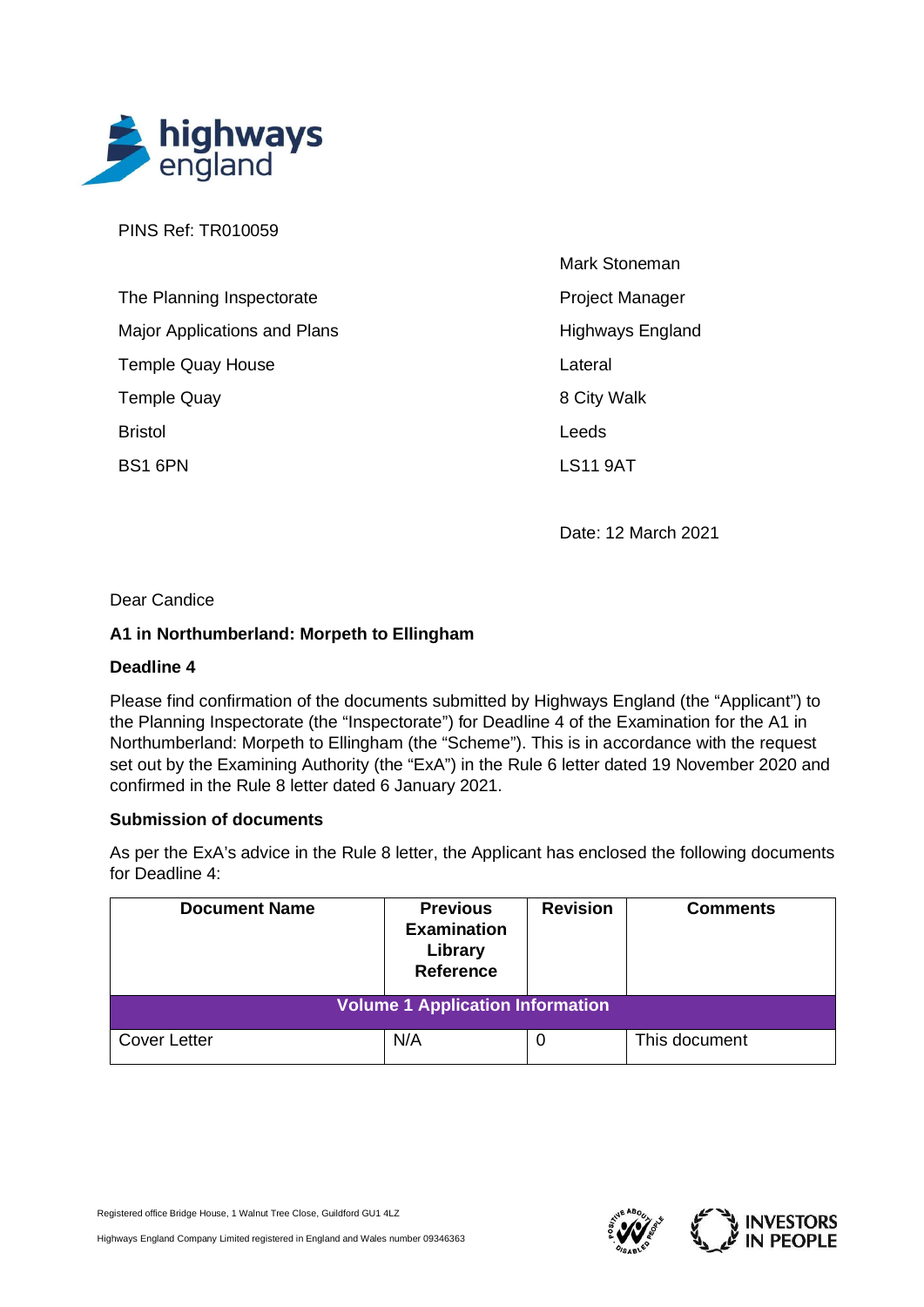| 1.5 Application Document Tracker                                      | REP3-002                                | 3              | Submitted to include<br>Deadline 4 submissions                                                          |  |
|-----------------------------------------------------------------------|-----------------------------------------|----------------|---------------------------------------------------------------------------------------------------------|--|
|                                                                       | <b>Volume 2 Plans/drawings/sections</b> |                |                                                                                                         |  |
| 2.9 Vegetation Clearance Plans                                        | APP-013                                 | 1              | Updated to reflect<br>comments from Mr<br>Hawes at Compulsory<br><b>Acquisition Hearing 1</b><br>(CAH1) |  |
| <b>Volume 3 Draft Development Consent Order and Related Documents</b> |                                         |                |                                                                                                         |  |
| 3.1 draft Development Consent<br>Order (clean)                        | REP3-004                                | $\overline{4}$ | Updated to reflect<br>comments from Issue<br><b>Specific Hearing 1</b><br>(ISH1).                       |  |
| 3.1 draft Development Consent<br>Order (tracked)                      | <b>REP3-005</b>                         | 4a             | Updated to reflect<br>comments from Issue<br><b>Specific Hearing 1</b><br>(ISH1).                       |  |
| 3.2 Explanatory Memorandum<br>(clean)                                 | APP-015                                 | $\overline{2}$ | Updated to reflect<br>comments from Issue<br><b>Specific Hearing 1</b><br>(ISH1).                       |  |
| 3.2. Explanatory Memorandum<br>(tracked)                              | APP-015                                 | 2A             | Updated to reflect<br>comments from Issue<br><b>Specific Hearing 1</b><br>(ISH1).                       |  |
| <b>Volume 6 Environmental Statement and Related Documents</b>         |                                         |                |                                                                                                         |  |
| 6.7 Ancient Woodland Strategy<br>(clean)                              | APP-247                                 | 1              | Updated to reflect<br>comments from Issue<br><b>Specific Hearing 2</b><br>$(ISH2)$ .                    |  |
| 6.7 Ancient Woodland Strategy<br>(tracked)                            | APP-247                                 | 1a             | Updated to reflect<br>comments from Issue<br><b>Specific Hearing 2</b><br>(ISH2).                       |  |



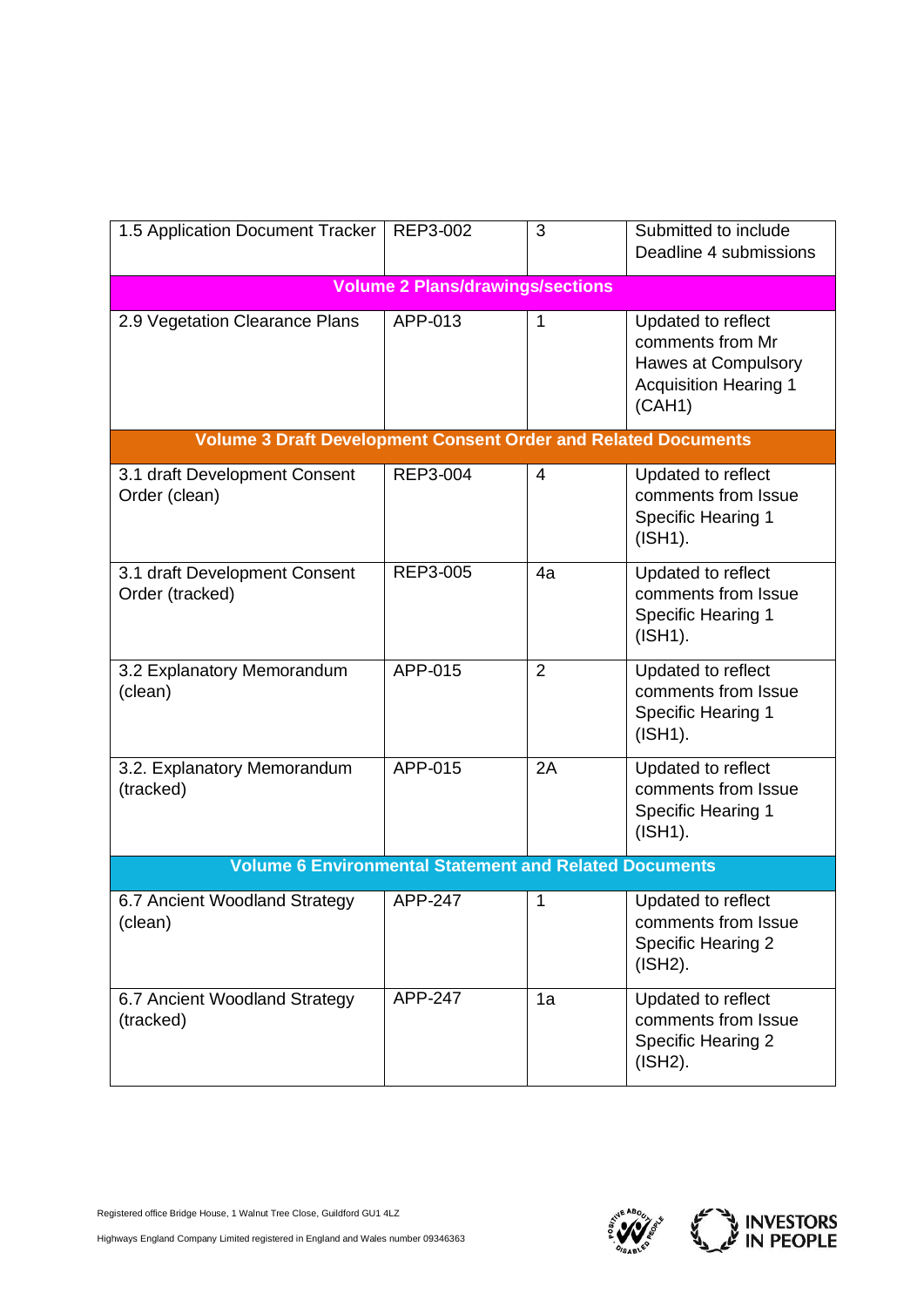| 6.31 Landscape Mitigation<br>Masterplan A                                       | REP3-008                        | $\overline{2}$ | Submitted to reflect<br>comments from<br><b>Compulsory Acquisition</b><br>Hearing (CAH1).                                                             |
|---------------------------------------------------------------------------------|---------------------------------|----------------|-------------------------------------------------------------------------------------------------------------------------------------------------------|
| 6.43 Causey Park Advanced<br>Works Phase 2 Archaeological<br>Mitigation         | N/A                             | $\overline{0}$ | Submitted to respond to<br>NCC comments within<br>the Applicants<br>Comments on the Local<br>Impact Report [REP3-<br>025] submitted at<br>Deadline 3. |
|                                                                                 | <b>Volume 7 Other Documents</b> |                |                                                                                                                                                       |
| 7.3 Updated Construction<br>Environmental Management Plan<br>(clean)            | REP3-013                        | 3              | Updated to reflect<br>comments from Issue<br><b>Specific Hearing 1</b><br>(ISH1) and Issue<br><b>Specific Hearing 2</b><br>(ISH2).                    |
| 7.3 Updated Construction<br>Environmental Management Plan<br>(tracked)          | REP3-014                        | 3a             | Updated to reflect<br>comments from Issue<br><b>Specific Hearing 1</b><br>(ISH1) and Issue<br><b>Specific Hearing 2</b><br>(ISH2).                    |
| 7.6 Statement of Commonality for<br><b>Statements of Common Ground</b>          | REP3-017                        | 3              | This document sets out<br>the position of the<br>SoCGs above and<br>records where progress<br>has been made                                           |
| 7.6A Statement of Common<br>Ground with Northumberland<br><b>County Council</b> | REP3-018                        | $\overline{2}$ | Substantially revised to<br>reflect comments from<br>the hearings and<br>ongoing discussions with<br>NCC.                                             |



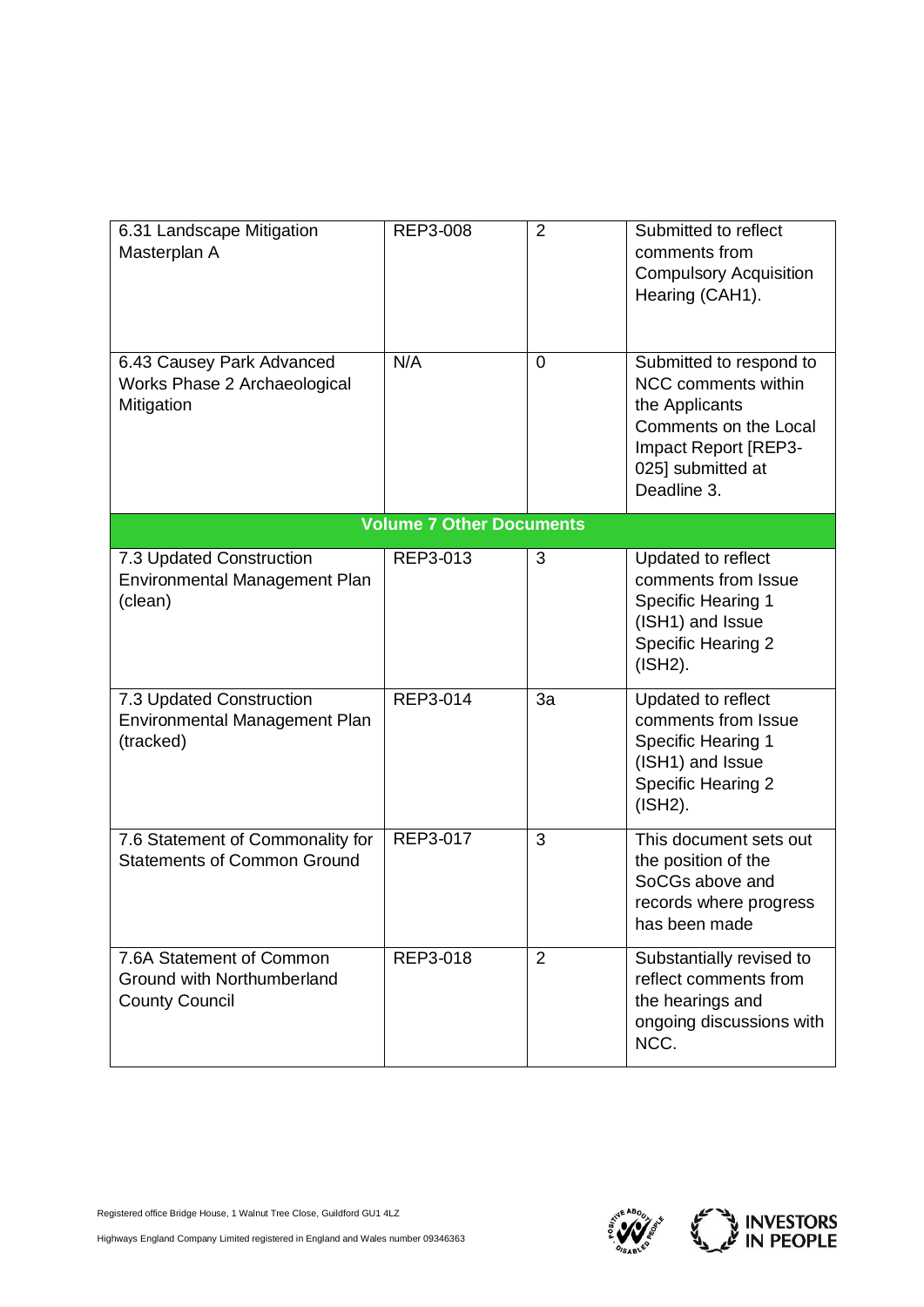| 7.6B Statement of Common                                           | REP3-019 | $\overline{2}$ | Updated to reflect                                                                                                                                                                                  |
|--------------------------------------------------------------------|----------|----------------|-----------------------------------------------------------------------------------------------------------------------------------------------------------------------------------------------------|
| Ground with Natural England                                        |          |                | additional comments and<br>ongoing discussions<br>since Deadline 3                                                                                                                                  |
| 7.6C Statement of Common<br>Ground with the Environment<br>Agency  | REP2-012 | $\overline{2}$ | Has been updated to<br>reflect an additional<br>meeting held since<br>Deadline 3. A series of<br>further meetings have<br>been scheduled.                                                           |
| 7.6D Statement of Common<br>Ground with Historic England           | REP3-020 | $\overline{2}$ | Updated to reflect<br>additional comments<br>received from Historic<br><b>England since Deadline</b><br>3. The SoCG is well<br>advanced and is<br>considered close to an<br>agreed, final, document |
| 7.6E Statement of Common<br>Ground with the Forestry<br>Commission | REP3-021 | $\overline{2}$ | An evolving document,<br>will be revised again for<br>subsequent deadlines.                                                                                                                         |
| 7.6I Statement of Common<br>Ground with Northumbrian Water         | REP2-016 | $\overline{2}$ | Updated to reflect latest<br>contact between eh<br>applicant and<br>Northumbrian<br>Water. Dialogue<br>ongoing.                                                                                     |
| 7.8.5 Compulsory Acquisition<br>Schedule (clean)                   | REP3-022 | 3              | Updated to reflect<br>negotiations up to<br>Deadline 4.                                                                                                                                             |
| 7.8.5 Compulsory Acquisition<br>Schedule (tracked)                 | REP3-023 | 3a             | Updated to reflect<br>negotiations up to<br>Deadline 4.                                                                                                                                             |
| 7.16 Applicant's Response to<br>Deadline 3 Submissions             | N/A      | $\overline{0}$ | Submitted as required by<br>the Examination<br>timetable                                                                                                                                            |



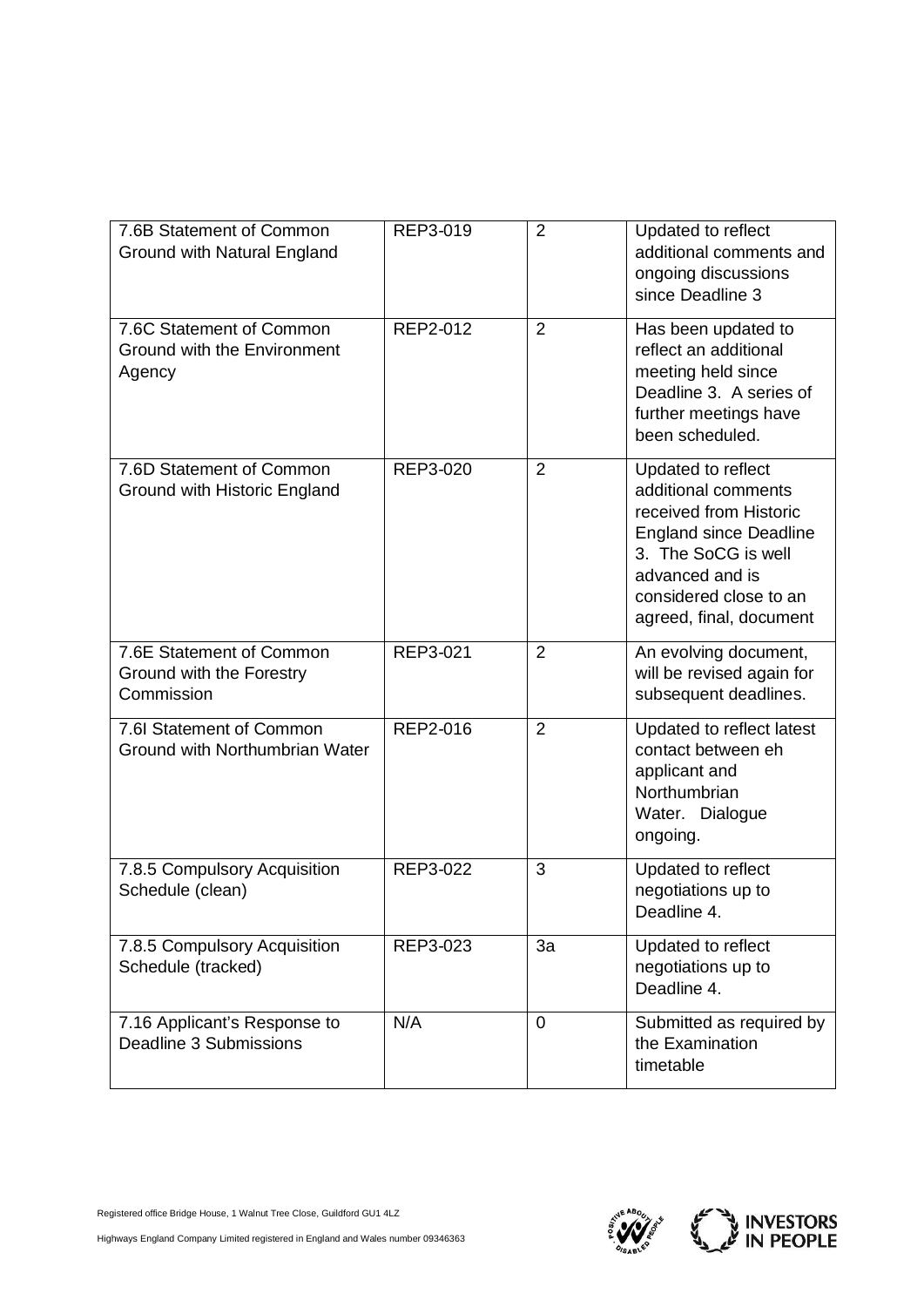| 7.17 Written summaries of the<br>Applicant's Oral Submissions to<br>Hearings              | N/A | $\mathbf 0$    | Submitted as required by<br>the Examination<br>timetable.                                  |
|-------------------------------------------------------------------------------------------|-----|----------------|--------------------------------------------------------------------------------------------|
| 7.17.1 Appendix A - Relevant<br>Protections in Relation to<br><b>Vegetation Clearance</b> | N/A | $\overline{0}$ | Submitted to reflect<br>comments from<br><b>Compulsory Acquisition</b><br>Hearing (CAH1).  |
| 7.17.2 Appendix B - Part B Route<br>Optioneering                                          | N/A | $\mathbf 0$    | Submitted to reflect<br>comments from<br><b>Compulsory Acquisition</b><br>Hearing (CAH1).  |
| 7.17.3 Appendix C - Calculation<br>of Compulsory Acquisition Budget                       | N/A | $\overline{0}$ | Submitted to reflect<br>comments from<br><b>Compulsory Acquisition</b><br>Hearing (CAH1).  |
| 7.17.4 Appendix D - Warreners<br><b>Private Means of Access</b>                           | N/A | 0              | Submitted to reflect<br>comments from<br><b>Compulsory Acquisition</b><br>Hearing (CAH1).  |
| 7.17.5. Appendix E - Bridge<br>Design Philosophy                                          | N/A | 0              | Updated to reflect<br>comments from Issue<br><b>Specific Hearing 2</b><br>(ISH2).          |
| 7.17.6 Appendix F - Proposed<br>Woodland and Marginal Planting<br>Plan (Part A and B)     | N/A | $\overline{0}$ | Submitted to reflect<br>comments from Issue<br><b>Specific Hearing 2</b><br>(ISH2).        |
| 7.17.7 Appendix G - West View<br><b>Gas Diversion</b>                                     | N/A | 0              | Submitted to reflect<br>comments from<br><b>Compulsory Acquisition</b><br>Hearing (CAH1).  |
| 7.18 Applicant's Response to<br><b>Further Deadline 2 Submissions</b>                     | N/A | $\overline{0}$ | Submitted in response to<br>late submissions<br>accepted by the ExA<br>prior to Deadline 3 |



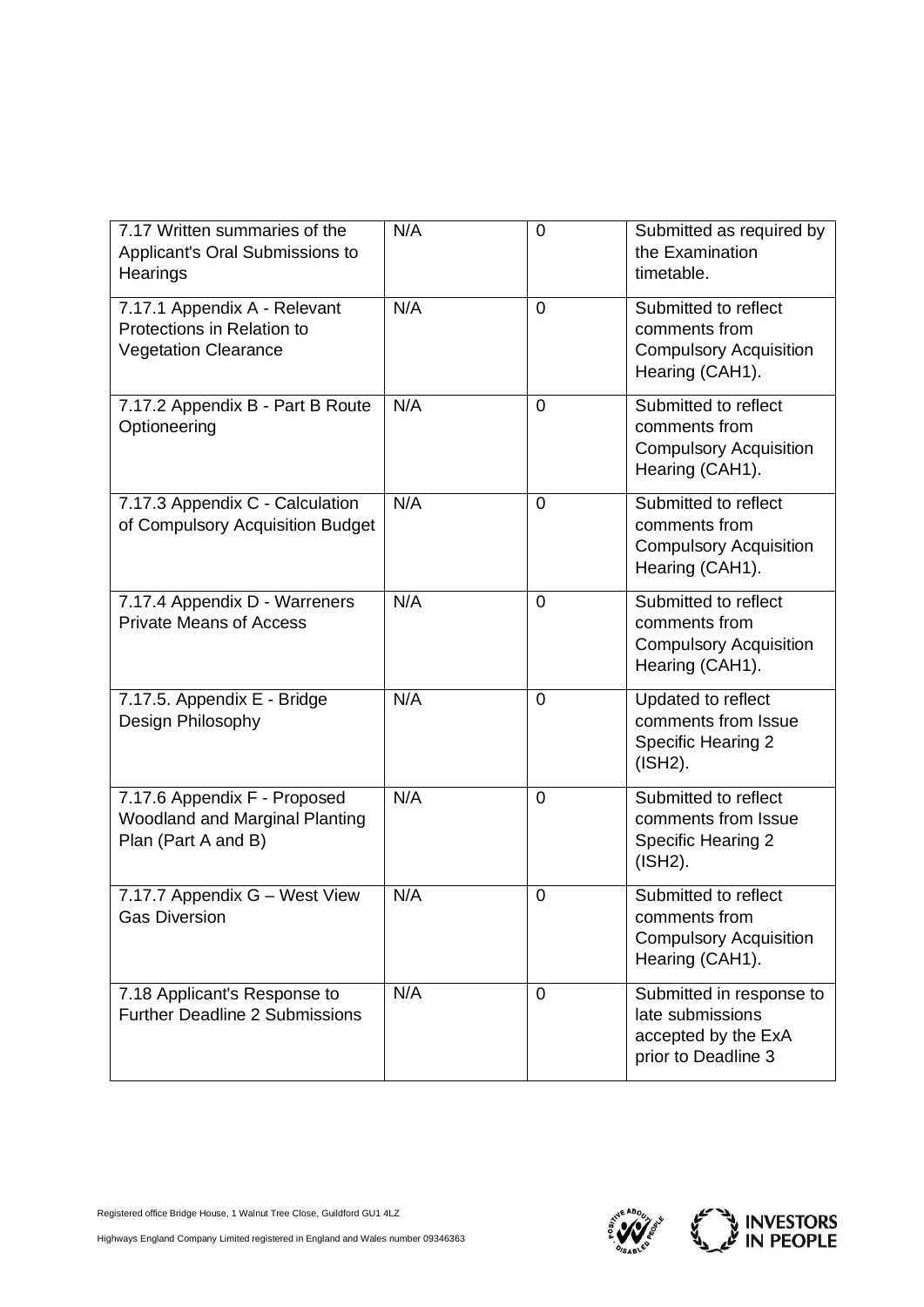## **Change Request**

| <b>Document Name</b>                                        | <b>Previous</b><br><b>Examination</b><br>Library<br><b>Reference</b> | <b>Revision</b> | <b>Comments</b>                                                                                   |
|-------------------------------------------------------------|----------------------------------------------------------------------|-----------------|---------------------------------------------------------------------------------------------------|
| 2.2 Land Plans for Change<br>Request                        | APP-006                                                              | $\mathbf{1}$    | Updated to reflect the<br>proposed Scheme<br>amendments associated<br>with the Change<br>Request. |
| 2.3 Works Plans for Change<br>Request                       | APP-007                                                              | $\mathbf{1}$    | Updated to reflect the<br>proposed Scheme<br>amendments associated<br>with the Change<br>Request. |
| 2.4. General Arrangement<br>Drawings for Change Request     | APP-008                                                              | $\mathbf{1}$    | Updated to reflect the<br>proposed Scheme<br>amendments associated<br>with the Change<br>Request. |
| 2.5 Rights of Way Plan for<br><b>Change Request</b>         | REP2-003                                                             | 1               | Updated to reflect the<br>proposed Scheme<br>amendments associated<br>with the Change<br>Request. |
| 2.6 Traffic Regulations Measures<br>Plan for Change Request | APP-010                                                              | 3               | Updated to reflect the<br>proposed Scheme<br>amendments associated<br>with the Change<br>Request. |
| 2.9 Vegetation Clearance Plans<br>for Change Request        | APP-013                                                              | $\overline{2}$  | Updated to reflect the<br>proposed Scheme<br>amendments associated<br>with the Change<br>Request. |



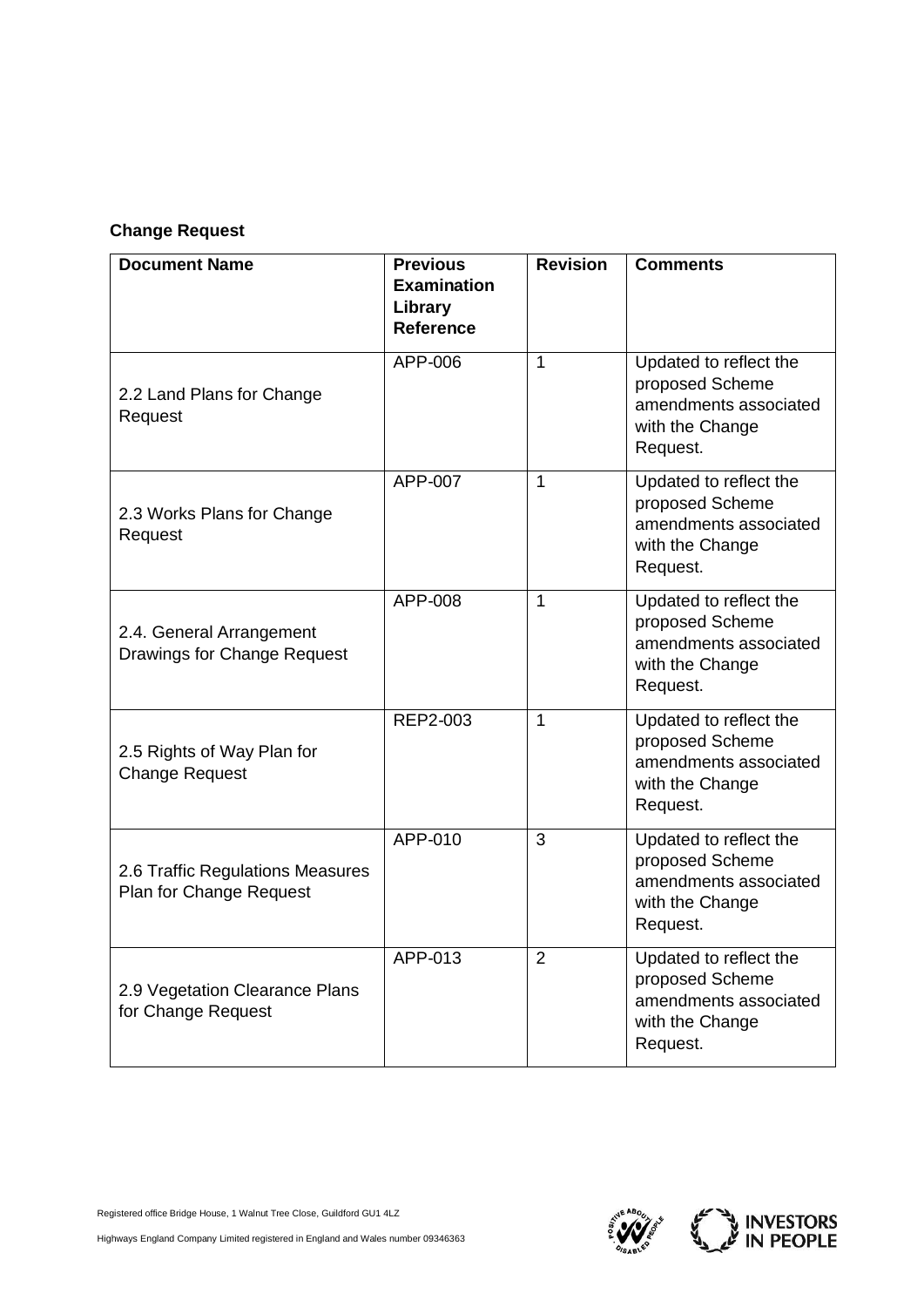| 2.10 Existing And Proposed<br>Carriageway Area Within Order<br><b>Limits Plans for Change Request</b> | REP1-034 and<br>7.8.2 | $\mathbf{1}$ | Updated to reflect the<br>proposed Scheme<br>amendments associated<br>with the Change<br>Request. |
|-------------------------------------------------------------------------------------------------------|-----------------------|--------------|---------------------------------------------------------------------------------------------------|
| 2.11 Proposed Highway Adoption<br>and Maintenance Responsibilities<br>for Change Request              | REP3-003              | 1            | Updated to reflect the<br>proposed Scheme<br>amendments associated<br>with the Change<br>Request. |
| 3.1 draft Development Consent<br>Order (clean) for Change<br>Request                                  | <b>REP3-004</b>       | 5            | Updated to reflect the<br>proposed Scheme<br>amendments associated<br>with the Change<br>Request. |
| 3.1 draft Development Consent<br>Order (tracked) for Change<br>Request                                | REP3-005              | 5a           | Updated to reflect the<br>proposed Scheme<br>amendments associated<br>with the Change<br>Request. |
| 3.2 Explanatory Memorandum<br>(clean) for Change Request                                              | APP-015               | 3            | Updated to reflect the<br>proposed Scheme<br>amendments associated<br>with the Change<br>Request. |
| 3.2 Explanatory Memorandum<br>(tracked) for Change Request                                            | APP-015               | 3            | Updated to reflect the<br>proposed Scheme<br>amendments associated<br>with the Change<br>Request. |
| 3.4 Schedule of changes to draft<br>Development Consent Order for<br><b>Change Request</b>            | REP3-006              | 3            | Updated to reflect the<br>proposed Scheme<br>amendments associated<br>with the Change<br>Request. |



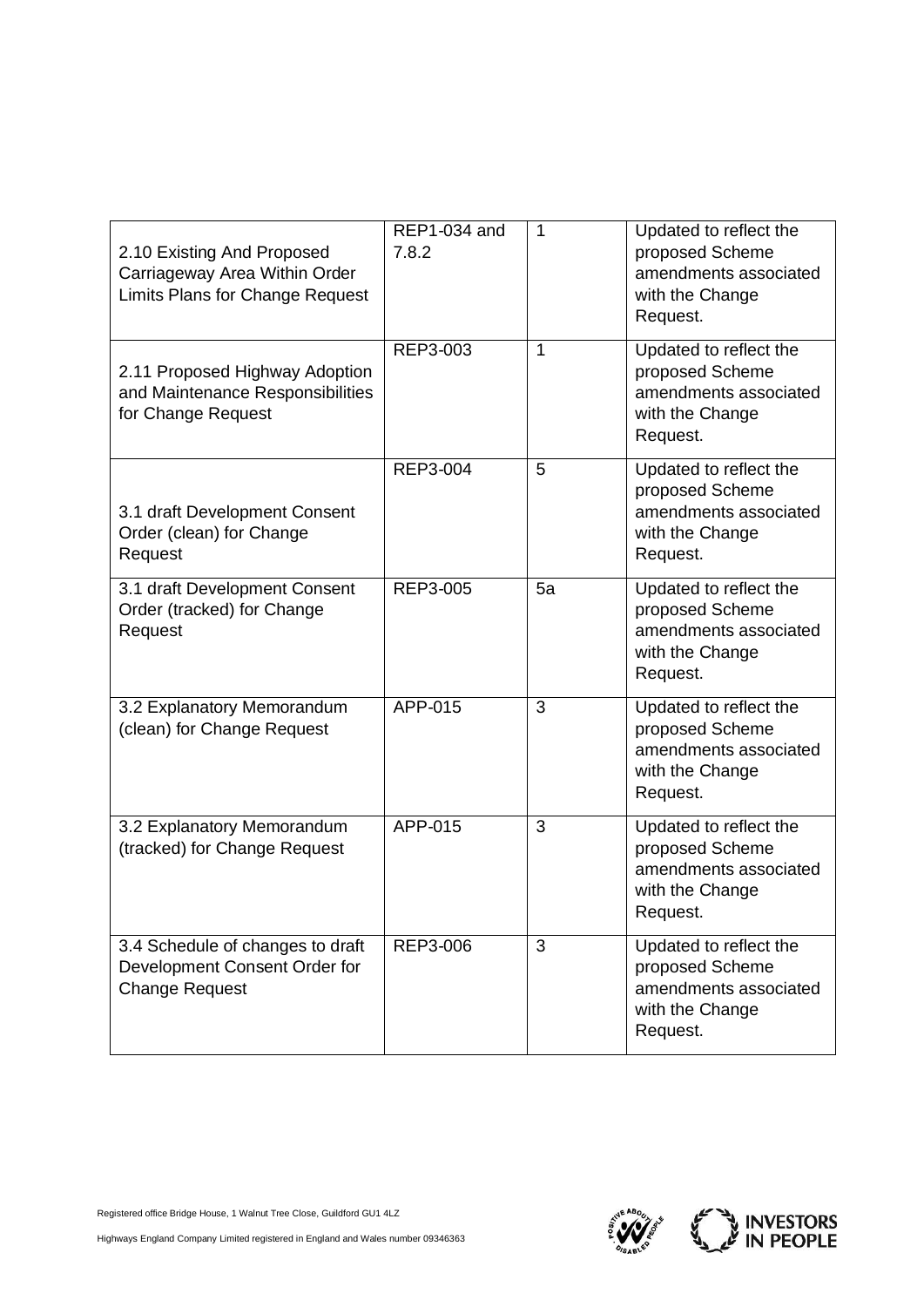| 4.1 Updated Statement of<br>Reasons, Figure 3.38, Annex A &<br>B (clean) for Change Request   | APP-018 | 1              | Updated to reflect the<br>proposed Scheme<br>amendments associated<br>with the Change<br>Request. |
|-----------------------------------------------------------------------------------------------|---------|----------------|---------------------------------------------------------------------------------------------------|
| 4.1 Updated Statement of<br>Reasons, Figure 3.38, Annex A &<br>B (tracked) for Change Request | APP-018 | 1a             | Updated to reflect the<br>proposed Scheme<br>amendments associated<br>with the Change<br>Request. |
| 4.3 Updated Book of Reference<br>(clean) for Change Request                                   | AS-010  | $\overline{2}$ | Updated to reflect the<br>proposed Scheme<br>amendments associated<br>with the Change<br>Request. |
| 4.3 Updated Book of Reference<br>(tracked) for Change Request                                 | AS-009  | 2a             | Updated to reflect the<br>proposed Scheme<br>amendments associated<br>with the Change<br>Request. |
| 4.4 Schedule of changes to the<br>Book of Reference for Change<br>Request                     | N/A     | $\overline{0}$ | Updated to reflect the<br>proposed Scheme<br>amendments associated<br>with the Change<br>Request. |
| 6.6 Landscape Mitigation Plan<br>Part B for Change Request                                    | APP-144 | $\overline{2}$ | Updated to reflect the<br>proposed Scheme<br>amendments associated<br>with the Change<br>Request. |
| 6.7 Ancient Woodland Strategy<br>(clean) for Change Request                                   | APP-247 | 2              | Updated to reflect the<br>proposed Scheme<br>amendments associated<br>with the Change<br>Request. |



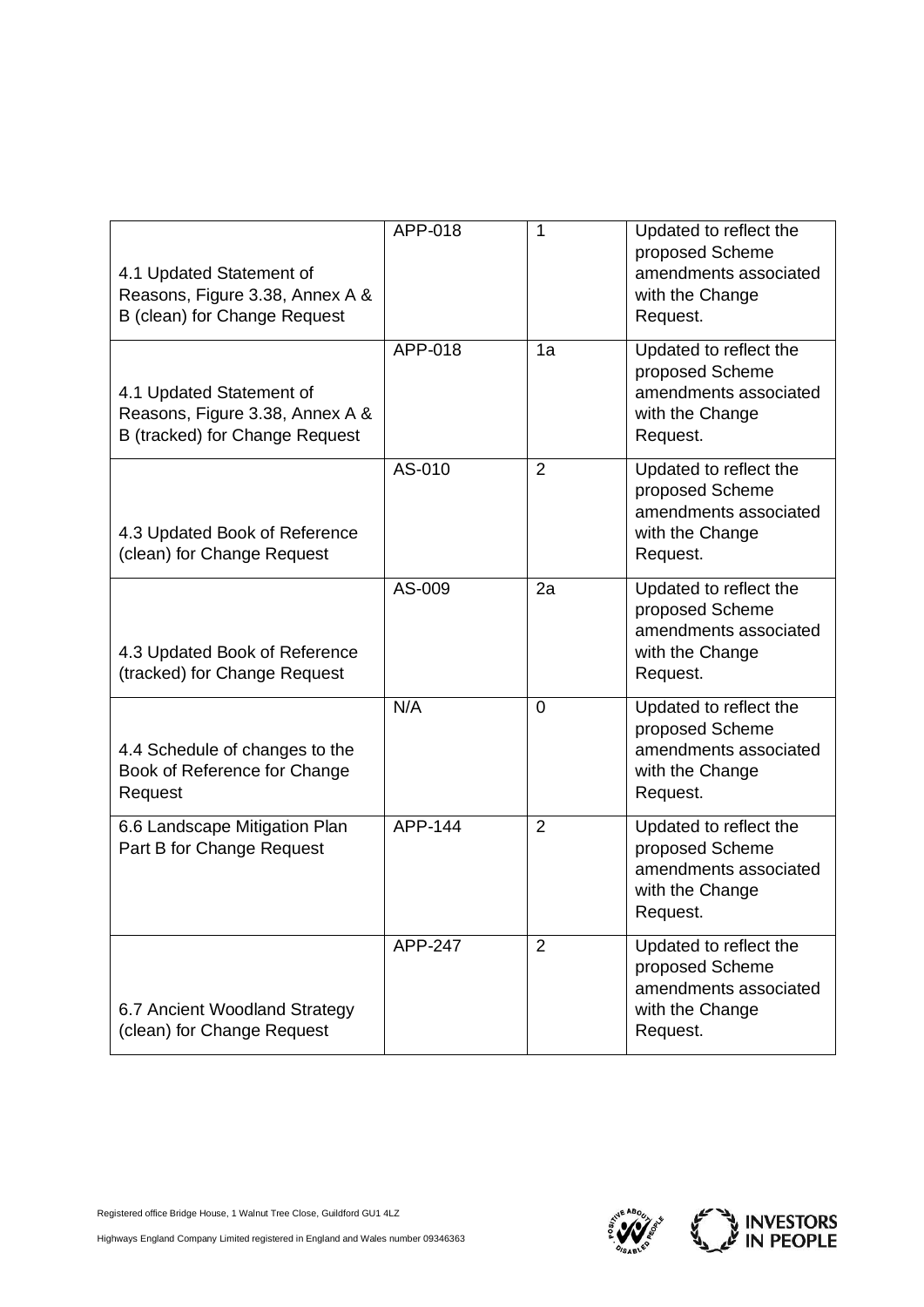| 6.7 Ancient Woodland Strategy<br>(tracked) for Change Request                                | APP-247  | 2a             | Updated to reflect the<br>proposed Scheme<br>amendments associated<br>with the Change<br>Request.                            |
|----------------------------------------------------------------------------------------------|----------|----------------|------------------------------------------------------------------------------------------------------------------------------|
| 6.14 Updated Habitat Regulations<br>Assessment Report (clean) for<br><b>Change Request</b>   | REP1-012 | $\overline{2}$ | Updated to reflect the<br>proposed Scheme<br>amendments associated<br>with the Change<br>Request.                            |
| 6.14 Updated Habitat Regulations<br>Assessment Report (tracked) for<br><b>Change Request</b> | REP1-013 | 2a             | Updated to reflect the<br>proposed Scheme<br>amendments associated<br>with the Change<br>Request.                            |
| 6.28 Biodiversity No Net Loss<br>Assessment for the Scheme<br>(clean) for Change Request     | REP2-009 | 1              | Updated to reflect the<br>proposed Scheme<br>amendments associated<br>with the Change<br>Request.                            |
| 6.28 Biodiversity No Net Loss<br>Assessment for the Scheme<br>(tracked) for Change Request   | REP2-009 | 1a             | Updated to reflect the<br>proposed Scheme<br>amendments associated<br>with the Change<br>Request.                            |
| 6.31 Landscape Mitigation<br>Masterplan Part A for Change<br>Request                         | REP3-008 | $\overline{2}$ | Updated to reflect the<br>proposed Scheme<br>amendments associated<br>with the Change<br>Request.                            |
| 6.36 Environmental Statement<br>Addendum: Earthworks<br>Amendments for Change<br>Request     | N/A      | 0              | Submitted to report the<br>environmental<br>assessment of proposed<br>amendments to the<br>Scheme (Earthworks<br>Amendments) |



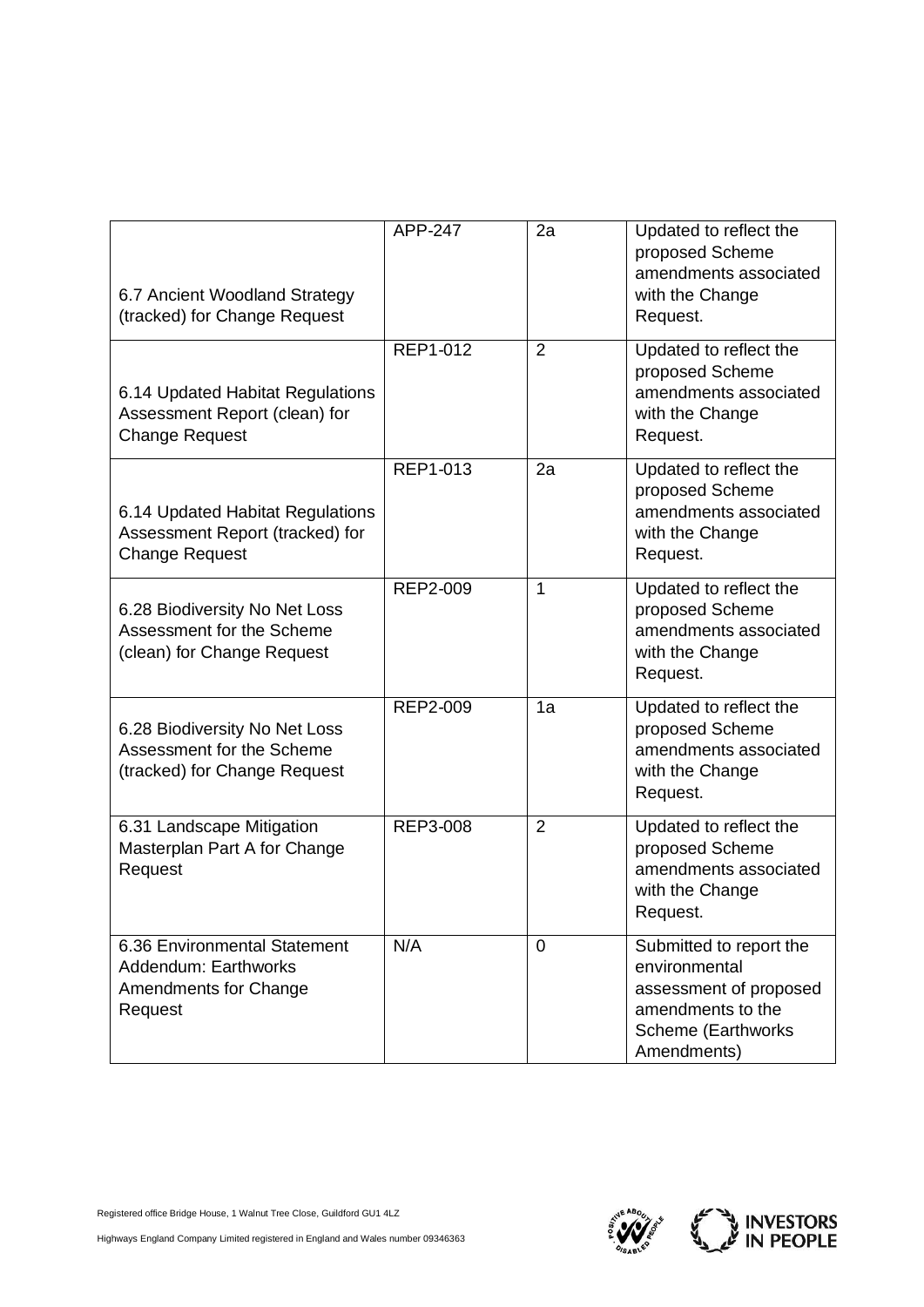|                                                                                                                         |     |                | associated with the<br>Change Request.                                                                                                                                 |
|-------------------------------------------------------------------------------------------------------------------------|-----|----------------|------------------------------------------------------------------------------------------------------------------------------------------------------------------------|
| 6.37 Environmental Statement<br>Addendum: Earthworks<br>Amendments - Non-Technical<br><b>Summary for Change Request</b> | N/A | 0              | Submitted to report the<br>environmental<br>assessment of proposed<br>amendments to the<br>Scheme (Earthworks<br>Amendments)<br>associated with the<br>Change Request. |
| 6.38 Environmental Statement<br><b>Addendum: Stabilisation Works</b><br>for Change Request                              | N/A | $\overline{0}$ | Submitted to report the<br>environmental<br>assessment of proposed<br>amendments to the<br>Scheme (Stabilisation<br>Works) associated with<br>the Change Request.      |
| 6.39 Environmental Statement<br>Addendum: Stabilisation Works -<br>Non-Technical Summary for<br><b>Change Request</b>   | N/A | 0              | Submitted to report the<br>environmental<br>assessment of proposed<br>amendments to the<br>Scheme (Stabilisation<br>Works) associated with<br>the Change Request.      |
| 6.40 Environmental Statement<br>Addendum: Southern Access<br><b>Works for Change Request</b>                            | N/A | $\overline{0}$ | Submitted to report the<br>environmental<br>assessment of proposed<br>amendments to the<br>Scheme (Southern<br>Access Works)<br>associated with the<br>Change Request. |
| 6.41 Environmental Statement<br>Addendum: Southern Access<br><b>Works - Non-Technical Summary</b><br>for Change Request | N/A | 0              | Submitted to report the<br>environmental<br>assessment of proposed<br>amendments to the<br>Scheme (Southern<br>Access Works)                                           |



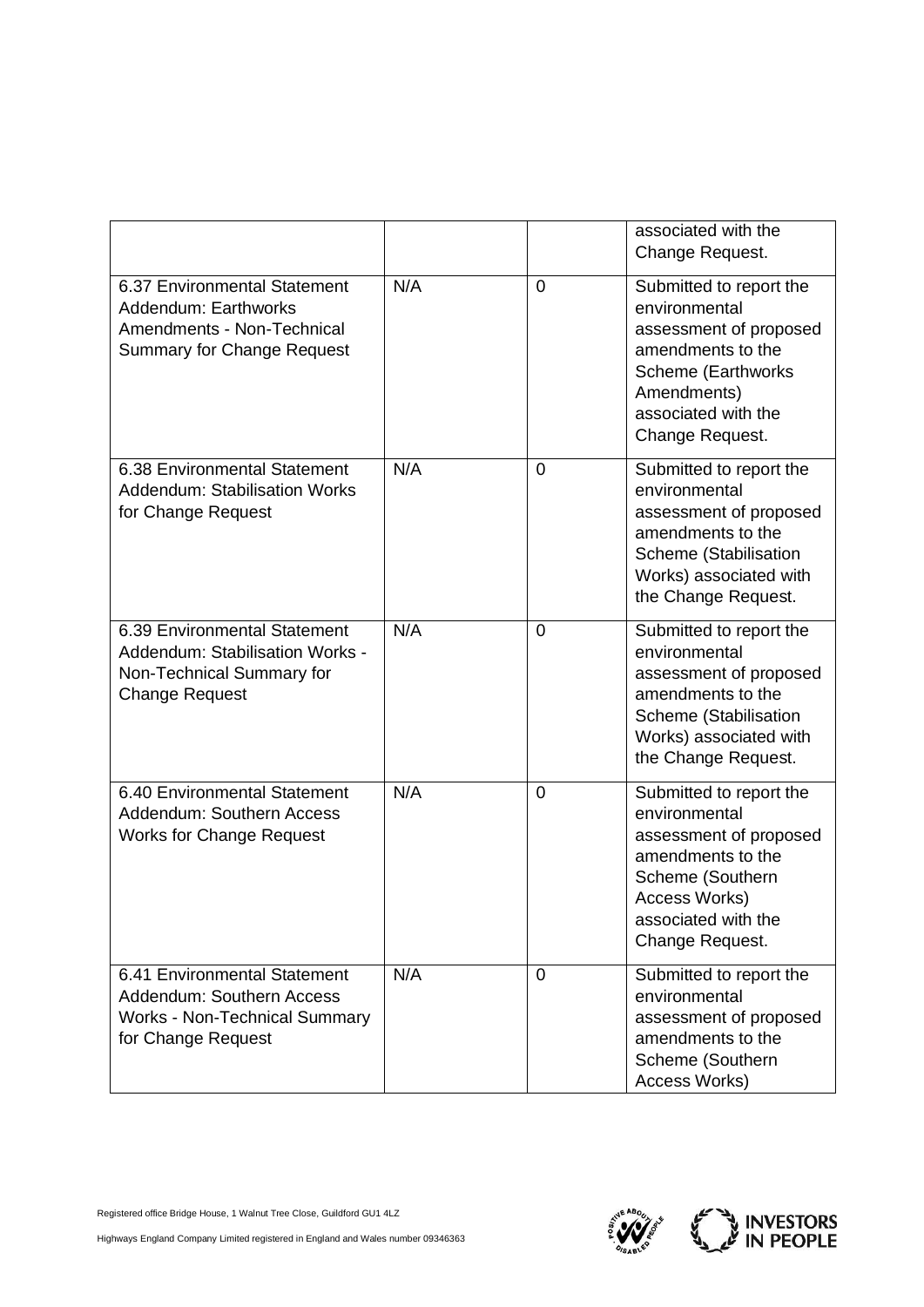|                                                                                                                                    |         |    | associated with the<br>Change Request.                                                            |
|------------------------------------------------------------------------------------------------------------------------------------|---------|----|---------------------------------------------------------------------------------------------------|
| 6.42 Written Scheme of<br>Investigation for an<br><b>Archaeological Trial Trench</b><br>Evaluation (Clean) for Change<br>Request   | N/A     | 1A | Updated to reflect the<br>proposed Scheme<br>amendments associated<br>with the Change<br>Request. |
| 6.42 Written Scheme of<br>Investigation for an<br><b>Archaeological Trial Trench</b><br>Evaluation (Tracked) for Change<br>Request | N/A     | 1A | Updated to reflect the<br>proposed Scheme<br>amendments associated<br>with the Change<br>Request. |
| 6.44 Water Framework Directive<br>Addendum for Change Request                                                                      | N/A     | 0  | Updated to reflect the<br>proposed Scheme<br>amendments associated<br>with the Change<br>Request. |
| 7.1 Updated Case for the<br>Scheme (clean) for Change<br>Request                                                                   | APP-344 | 1  | Updated to reflect the<br>proposed Scheme<br>amendments associated<br>with the Change<br>Request. |
| 7.1 Updated Case for the<br>Scheme (tracked) for Change<br>Request                                                                 | APP-344 | 1a | Updated to reflect the<br>proposed Scheme<br>amendments associated<br>with the Change<br>Request. |
| 7.2 Updated NPS Accordance<br>Table (clean) for Change Request                                                                     | APP-345 | 1  | Updated to reflect the<br>proposed Scheme<br>amendments associated<br>with the Change<br>Request. |
| 7.2 Updated NPS Accordance<br>Table (tracked) for Change<br>Request                                                                | APP-345 | 1a | Updated to reflect the<br>proposed Scheme<br>amendments associated                                |